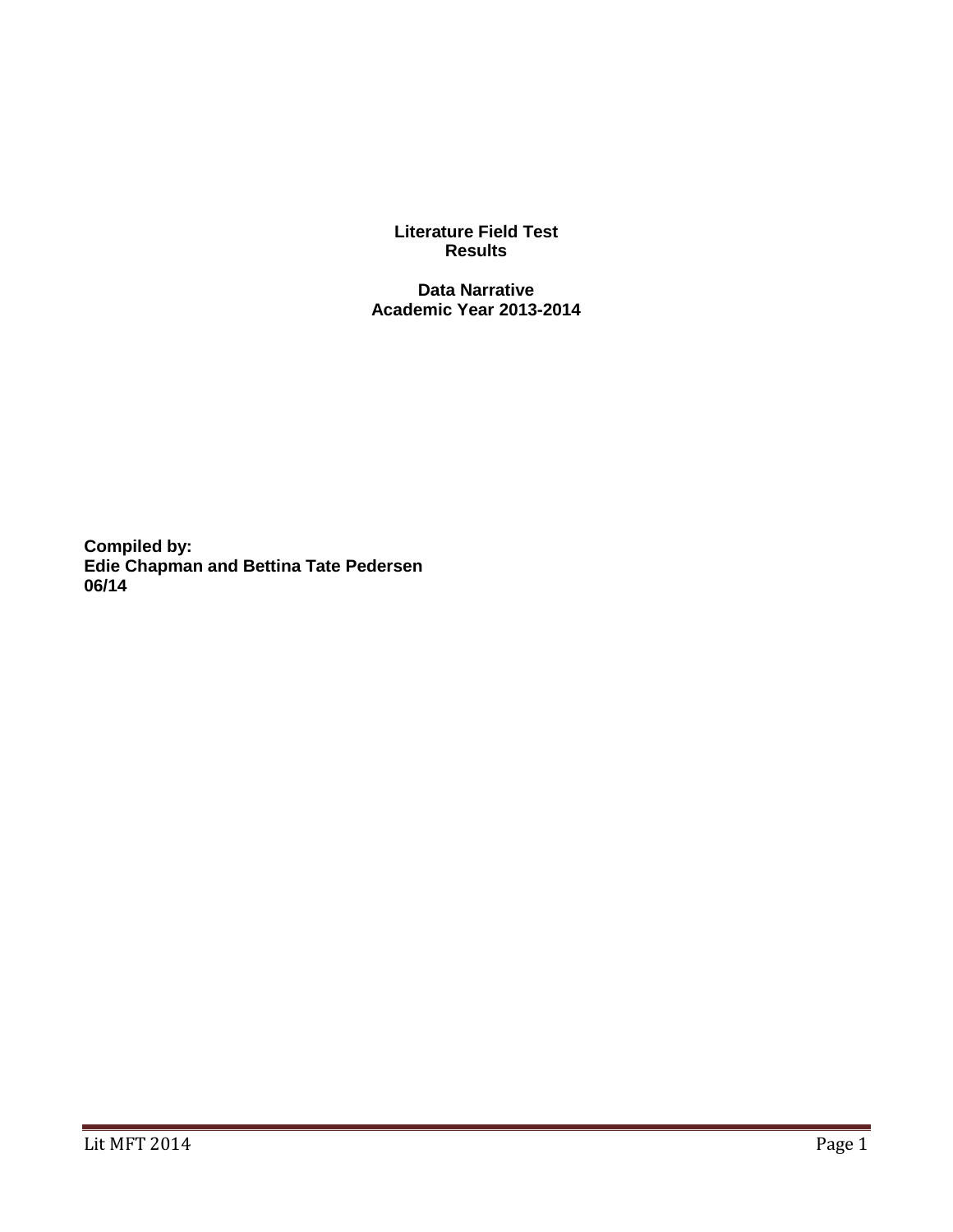**2013-2014** ETS Major Field Test Data **Literature in English** Reported: June 2014 Assessed: May 2014

- I. In spring of 2014, 5 graduating seniors, Literature and Literature- English Education majors, were assessed by ETS using a standardized Major Field Test, Literature in English.
- II. The demographics of the tested group are as follows: **a. Male**: 60% **Female**: 40%
	- **b. White**: 80% **Other**: 20%
	- **c. Transfer students**:

Yes: 80% No: 20%

#### **d. English as best language**

Yes: 80% No: 20%

### **e. Undergraduate GPA**

- 3.5-4.0: 60% 3.00-3.49: 20% 2.50-2.99: 20%
- **f. Major Field GPA:**

3.5-4.0: 60% 3.00-3.49: 40%

### **g. Education Planned:**

- 20% plan to pursue an MA
- 60% plan to pursue a Ph.D
- 20% Undecided
- III. The assessment was divided into four categories, with each category further divided into subcategories as noted in Section VII.
	- a. Literature 1900 and Earlier
	- b. Literature 1901 and Later
	- c. Literary Analysis
	- d. Literary History and Identification
- IV. The **total test scores,** noting percentiles for students are as follows:

| <b>Percentile Score on Entire Exam</b> | <b>Number of Students in Percentile</b> |
|----------------------------------------|-----------------------------------------|
| $95-99\%$                              |                                         |
| $90 - 94%$                             |                                         |
| 85-89%                                 |                                         |
| 80-84%                                 |                                         |
| 75-79%                                 |                                         |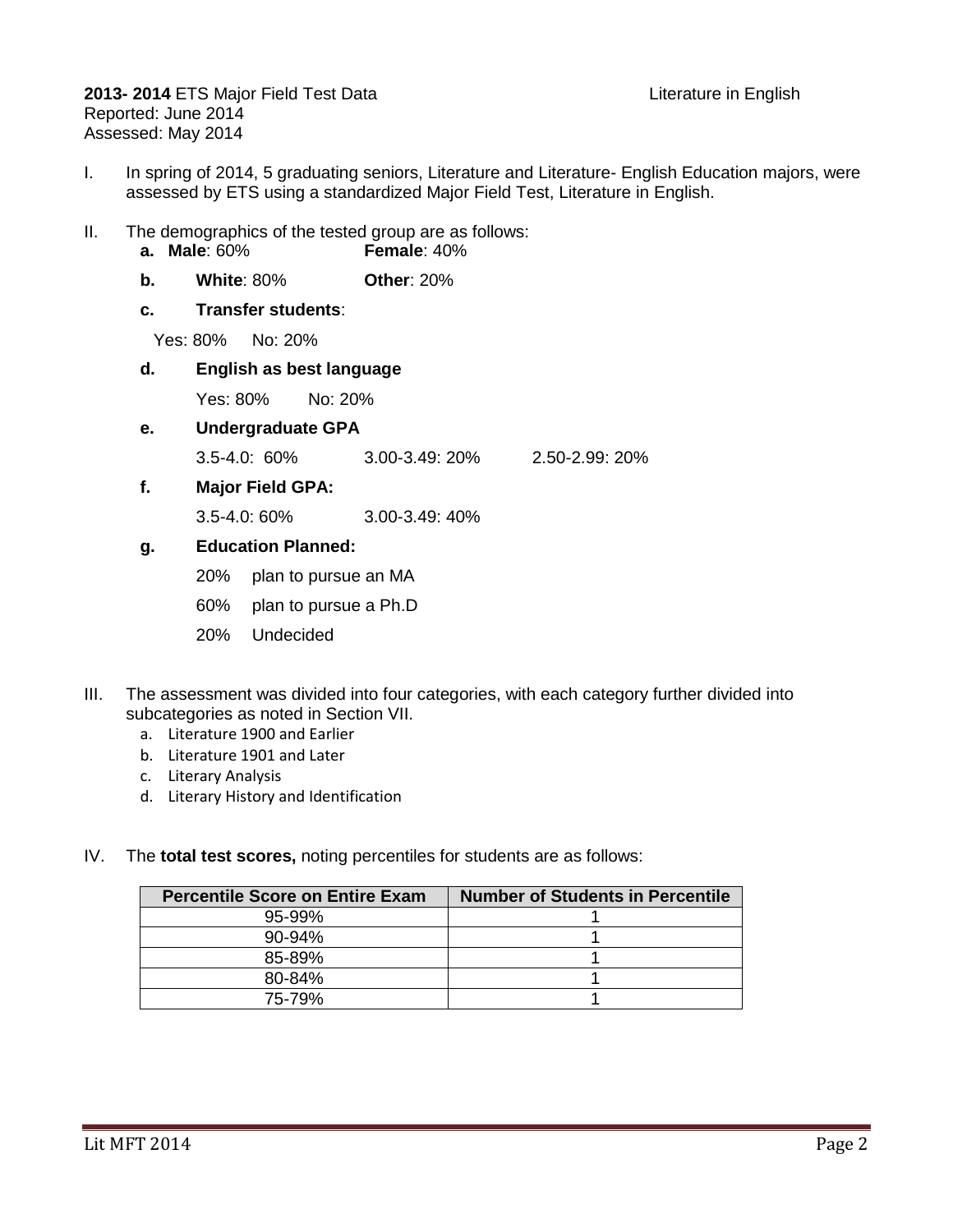V. The **raw scores**, based on a possible score of 200, for the total exam are noted below. The **scaled score mean** for the total test is **174**.

In **2013**, **PLNU's scaled score** was **153**.

**The scaled score mean of all schools tested 2005-2010 was 154.7%.**

| <b>Scaled Score</b> |  |  |  |  |
|---------------------|--|--|--|--|
| 191                 |  |  |  |  |
| 182                 |  |  |  |  |
| 172                 |  |  |  |  |
| 168                 |  |  |  |  |
| 158                 |  |  |  |  |

VI. The scaled score mean for each of the **past five years** for each class of **literature majors** is listed in the table below.

| Year | <b>Scaled Score</b> |
|------|---------------------|
| 2014 | 174                 |
| 2013 | 153                 |
| 2012 | 170                 |
| 2011 | 174                 |
| 2010 | 164                 |

- VII. The percentiles for each of the test subcategories are noted below.
	- a. **Literature 1900 and earlier:** The *mean score* in this subcategory is **71%.** In **2013**, it was **51%. The scaled score mean of all schools tested 2005-2010 was 54.3%.**

| <b>Percentile Score</b> | <b>Number of Students in Rank</b> |  |  |  |
|-------------------------|-----------------------------------|--|--|--|
| 85-89%                  |                                   |  |  |  |
| 70-74%                  |                                   |  |  |  |
| 65-69%                  |                                   |  |  |  |
| 55-59%                  |                                   |  |  |  |

b. **Literature 1901 and later:** The *mean score* in this subcategory is **77%.** In **2013**, the mean was **57%. The scaled score mean of all schools tested 2005-2010 was 54.5%.**

| <b>Percentile Score</b> | <b>Number of Students in Rank</b> |  |  |  |  |
|-------------------------|-----------------------------------|--|--|--|--|
| $95 - 99%$              |                                   |  |  |  |  |
| 90-94%                  |                                   |  |  |  |  |
| 70-74%                  |                                   |  |  |  |  |
| 65-69%                  |                                   |  |  |  |  |
| $60 - 64%$              |                                   |  |  |  |  |

**c. Literary Analysis:** The *mean score* in this subcategory is **69%.** In **2013**, it was **47%. The scaled score mean of all schools tested 2005-2010 was 54.6%.**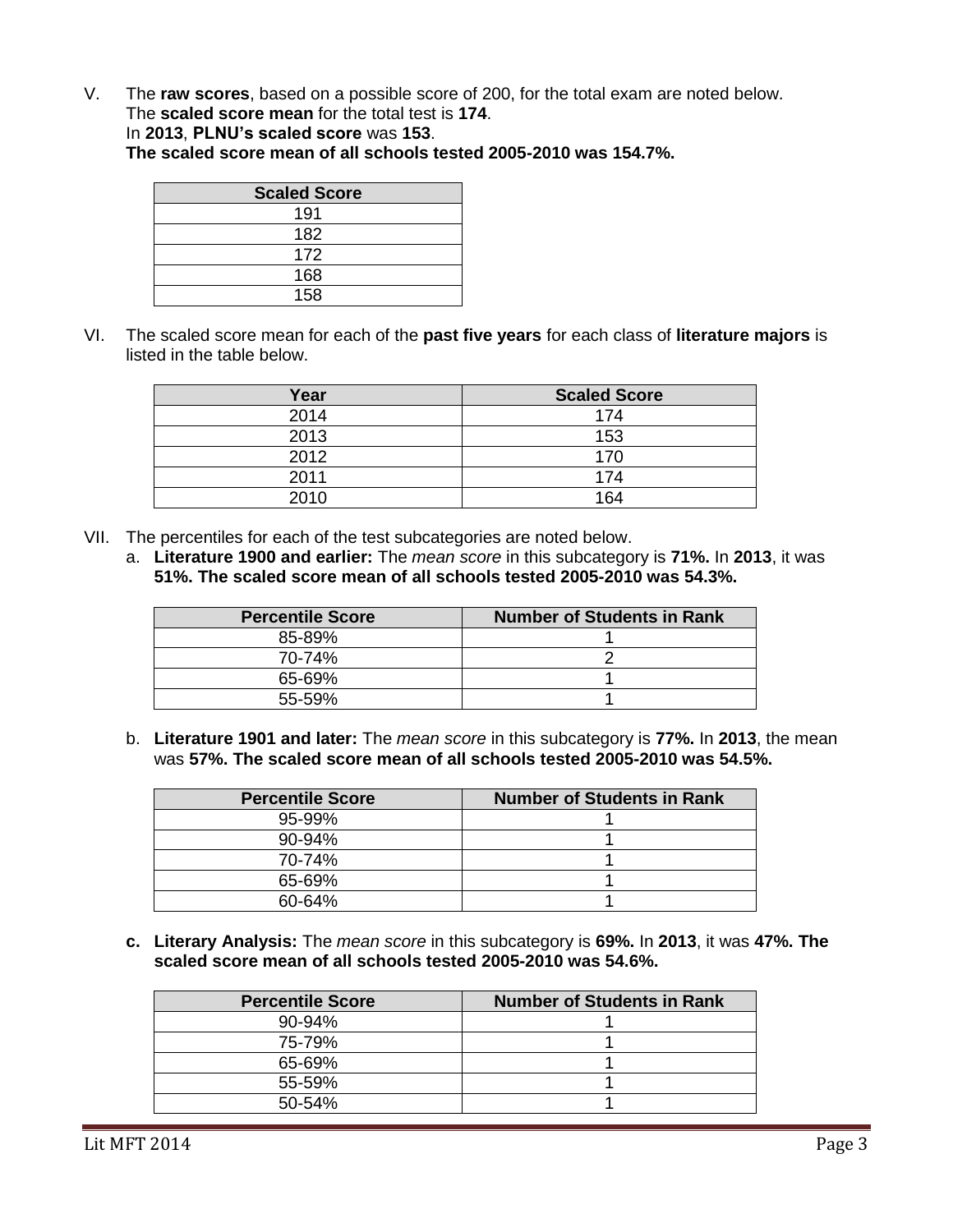## d. **Literary History and Identificatio**n

The *mean score* in this subcategory is **74%.** In **2013**, it was **63%. The scaled score mean of all schools tested 2005-2010 was 53.9%.**

| <b>Percentile Score</b> | <b>Number of Students in Rank</b> |  |  |  |  |
|-------------------------|-----------------------------------|--|--|--|--|
| 85-89%                  |                                   |  |  |  |  |
| $80 - 84%$              |                                   |  |  |  |  |
| 70-74%                  |                                   |  |  |  |  |
| $55 - 59%$              |                                   |  |  |  |  |

VIII. Each subcategory was formed from the eight original subcategories. Noted below, by year, are the PLNU students' **mean percent correct** within each of these categories. The other score noted is the **national mean percent correct** for the years 2005-2010:

| <b>Subcategory</b>                                  | <b>PLNU</b><br>2014 | <b>PLNU</b><br>2013 | <b>PLNU</b><br>2012 | <b>PLNU</b><br>2011 | <b>PLNU</b><br>2010 | <b>PLNU</b><br>2009 | <b>National</b><br>2005-2010 |
|-----------------------------------------------------|---------------------|---------------------|---------------------|---------------------|---------------------|---------------------|------------------------------|
| British Literature pre-1660                         | 70                  | 47                  | 66                  | 66                  | 60                  | 65                  | 50.8                         |
| <b>British Literature 1660-</b><br>1900             | 56                  | 43                  | 52                  | 68                  | 60                  | 63                  | 46.2                         |
| American Literature to<br>1900                      | 63                  | 47                  | 61                  | 74                  | 66                  | 70                  | 59.9                         |
| <b>British and American</b><br>Literature 1901-1945 | 71                  | 52                  | 58                  | 66                  | 57                  | 64                  | 52.1                         |
| Literature in English since<br>1945                 | 70                  | 55                  | 75                  | 75                  | 62                  | 74                  | 61.7                         |
| <b>Literary History</b>                             | 66                  | 57                  | 63                  | 63                  | 53                  | 55                  | 45.6                         |
| Identification                                      | 56                  | 47                  | 54                  | 63                  | 55                  | 60                  | 47.1                         |
| <b>Literary Theory</b>                              | 64                  | 42                  | 58                  | 69                  | 64                  | 62                  | 48.4                         |

IX. Scores are noted below by graduating Lit-English Education Majors and Literature Majors, 2013-14

| <b>Literature Majors</b>                      | <b>Total</b><br><b>Score</b> | <b>Subscore 1</b><br><b>Lit. Pre 1900</b> | <b>Subscore 2</b><br>Lit 1901 later | <b>Subscore 3</b><br><b>Lit Analysis</b> | <b>Subscore 4</b><br>Lit Hist/ID |
|-----------------------------------------------|------------------------------|-------------------------------------------|-------------------------------------|------------------------------------------|----------------------------------|
|                                               | 158                          | 58                                        | 61                                  | 54                                       | 56                               |
| 2                                             | 182                          | 73                                        | 97                                  | 76                                       | 81                               |
|                                               |                              |                                           |                                     |                                          |                                  |
| <b>Lit-English Education</b><br><b>Majors</b> | <b>Total</b><br><b>Score</b> | <b>Subscore 1</b><br><b>Lit. Pre 1900</b> | <b>Subscore 2</b><br>Lit 1901 later | <b>Subscore 3</b><br><b>Lit Analysis</b> | <b>Subscore 4</b><br>Lit Hist/ID |
| 3                                             | 168                          | 65                                        | 71                                  | 59                                       | 74                               |
| 4                                             | 172                          | 74                                        | 66                                  | 66                                       | 71                               |
| 5                                             | 191                          | 88                                        | 92                                  | 91                                       | 86                               |